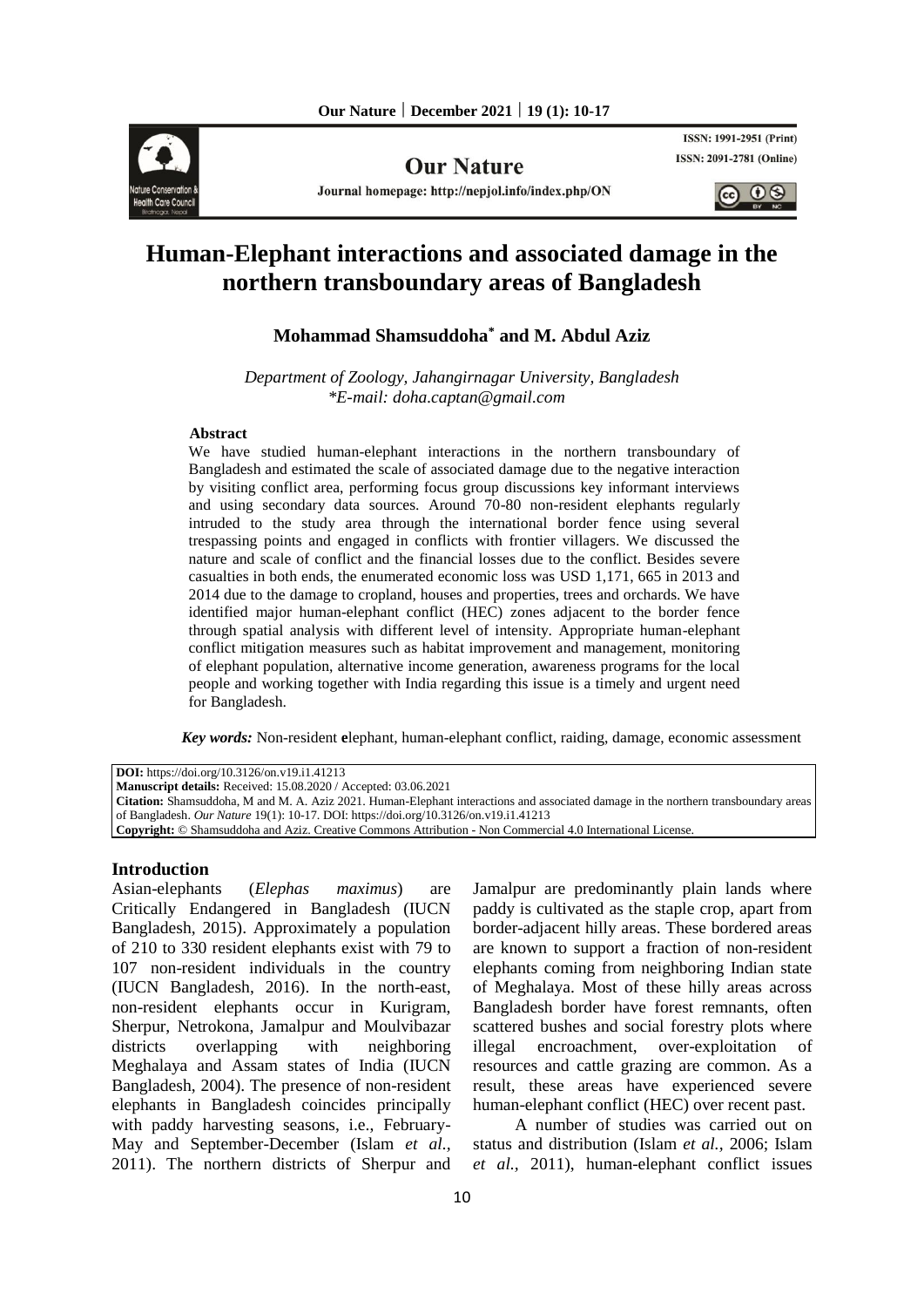(Aziz, 2002; Aziz *et al.,* 2005; Shamsuddoha and Aziz, 2014; Shamsuddoha, 2015; Aziz *et al.,* 2016), conservation management (Motaleb et al., 2011; Islam *et al.,* 2011) and human attitude towards elephant conservation (Sarker and Roskaft, 2010) in Bangladesh. Efforts are underway for mitigating HEC in these areas by conservation and management agencies, but there is a dearth of comprehensive spatial and temporal HEC information, a crucial element in developing improved mitigation measures. To supplement this shortcoming, we investigated current status of elephants, food and feeding behavior, economic assessment of loss due to HEC, with particular focus on identifying major HEC zones in Sherpur and Jamalpur districts.

#### **Materials and Methods**

#### *Study area*

The study area compromises of four adjacent administrative upazillas (mid-level administrative unit), three (Sreebordi, Jhenaigati and Nalitabari) from Sherpur district and one (Bakshiganj) from Jamalpur district. We selected two unions (lower level administrative unit) from Sreebordi (Shinga Boruna and Ranishimul), two from Jhenaigati (Kangsha Dhansail and Nolkura Gauripur), two from Nalitabari (Ramchandrakura Mandaila and Nunni Poragao) and one from Bakshigonj (Dhanua) (Fig. 1). These areas are bounded by Meghalaya state of India to the north, Mymensingh and Jamalpur districts to the south, Mymensingh district to the east and

Jamalpur district to the west. We selected 54 bordered villages for this study from four upazillas based on geographical location and previous HEC incidents. Most of southern parts of the study areas are human dominated landscapes while remnant and degraded forest patches exist to the northern parts near the border. The area is located in the tropical monsoon region and its climate is characterized by high temperature (with mean of 27°C), heavy rainfall (approximately 2,000-2,500 mm), often excessive humidity (average 75%) and fairly marked seasonal variations. The topography of this low hilly area is very rugged and irregular with series of ridges and the landscape is steep and soils were mainly developed on steep slopes. The forest is dominated by Sal (*Shorea robusta*) with admixture of many tropical semi-evergreen and tropical deciduous trees, occurring in association with bamboo jungles and bushes. In the plain land, the Bengali Muslim and Hindu, and several ethnic communities (such as *Garo*, *Hazong*, *Hodi*, *Mandi* and *Koch*) live in these areas with the overall density of about 803 per  $km<sup>2</sup>$  (BBS, 2011). Agriculture (70%) and commerce (10%) are the main sources of income and remaining comes from a variety of livelihood activities (BBS, 2011). Besides, the major cultivated crop is the rice (with three principal varieties: *Aman*, *Boro* and *Aus*) including various kinds of timber plants, vegetables, fruits and spices.



**Figure 1.** Study area of Jamalpur and Sherpur districts in northern Bangladesh.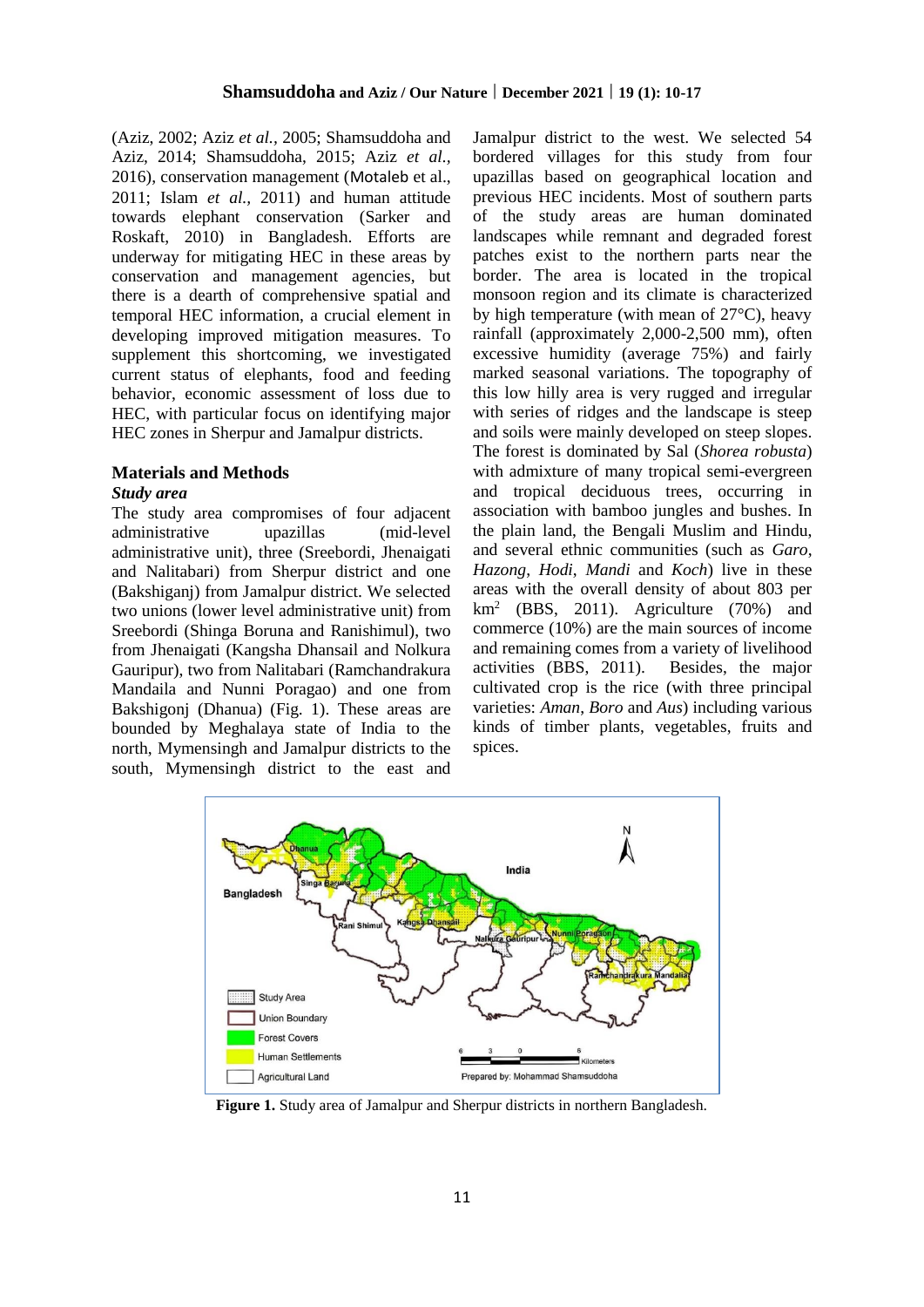### **Shamsuddoha and Aziz / Our Nature | December 2021 | 19 (1): 10-17**

#### *Data collection*

Several data collection methods were followed for this study, such as transect, conflict area visit, focus group discussion (FGD), key informant interview and use of secondary data sources. We conducted 25 FGDs with a total of 376 participants and interviewed 94 key informants by using semi-structured questionnaire from 54 villages covering all four *upazillas* (mid-level administrative units) and seven unions (lower level administrative units). Major issues covered in FGDs and interviews included HEC localities, intensity, elephant movement areas, damage of crops and houses, livestock loss, injuries and death of both humans and elephants. For assessing damage and economic loss, the collected data reflects the local market price with relevant accessary costs and the value of estimated loss. In particular, for crop damage, we recorded the portion of damaged area, then calculated crop price with ancillary costs; for house damage, we considered price of raw materials and construction costs; for tree damage, we assessed matured tree value with plantation and maintenance cost (Sukumar, 1989). We have collected our data from the field between 2013 and 2014. We used Garmin eTrex Global Positioning System (GPS) to record elephant movement areas, point data for HEC areas and incidents. GPS collected data was imported on to the Geographic Information System in ArcGIS 10.3.1 and Google Earth to delineate major HEC zones. In ArcGIS, point density tool was used to make major HEC zones from point data of HEC incidents. Microsoft excel software was used for data analysis.

### **Results and discussion**

We have estimated 70-80 non-resident elephants, which trespass to Sherpur and Jamalpur districts in Bangladesh coming down from Meghalaya states of India especially during three main crop seasons. However, previous studies estimated the elephant population of 60-70 (IUCN Bangladesh, 2004), 40-45 (Islam, 2006) and more than 60 (Islam *et al.,* 2011). In 2008-2009, Wildlife Trust of Bangladesh and Zoo Outreach Organization, India, also reported 100-120 elephants in Nalitabari of Sherpur districts. Our observation and previous reports suggest that elephants are using these transboundary areas for temporary stay, probably due to lack of adequate shedding trees and shortage of natural food and water source which make the area unsuitable for resting and breeding. Our analysis on secondary data indicated that human-elephant conflict started in this area in 1997. Though elephant ventured freely in these areas before 1997, but never had conflict with human settlers. Destruction of forest cover gradually impaired the co-existence of human and elephant. Besides this, the completion of 3 layered strong barbed fences by India throughout the area in 2010 HEC reduced for a while, but soon after that conflicts became more intense. Now elephants venture in 54 border villages under four upazillas which cover an area of approximately 178 sq km and intruded upon the settlements up to 7 km inside the fence. These invaders use metal gates (n=44), rivers and stream beds  $(n=11)$ , and few open areas as trespassing point with varied intensity (Fig. 2). We identified 40 active routes which were used by these trespassing elephants in varied frequency (Fig. 3).



Figure 2. Metal gate on fence, which used as entrance for elephant to the study area.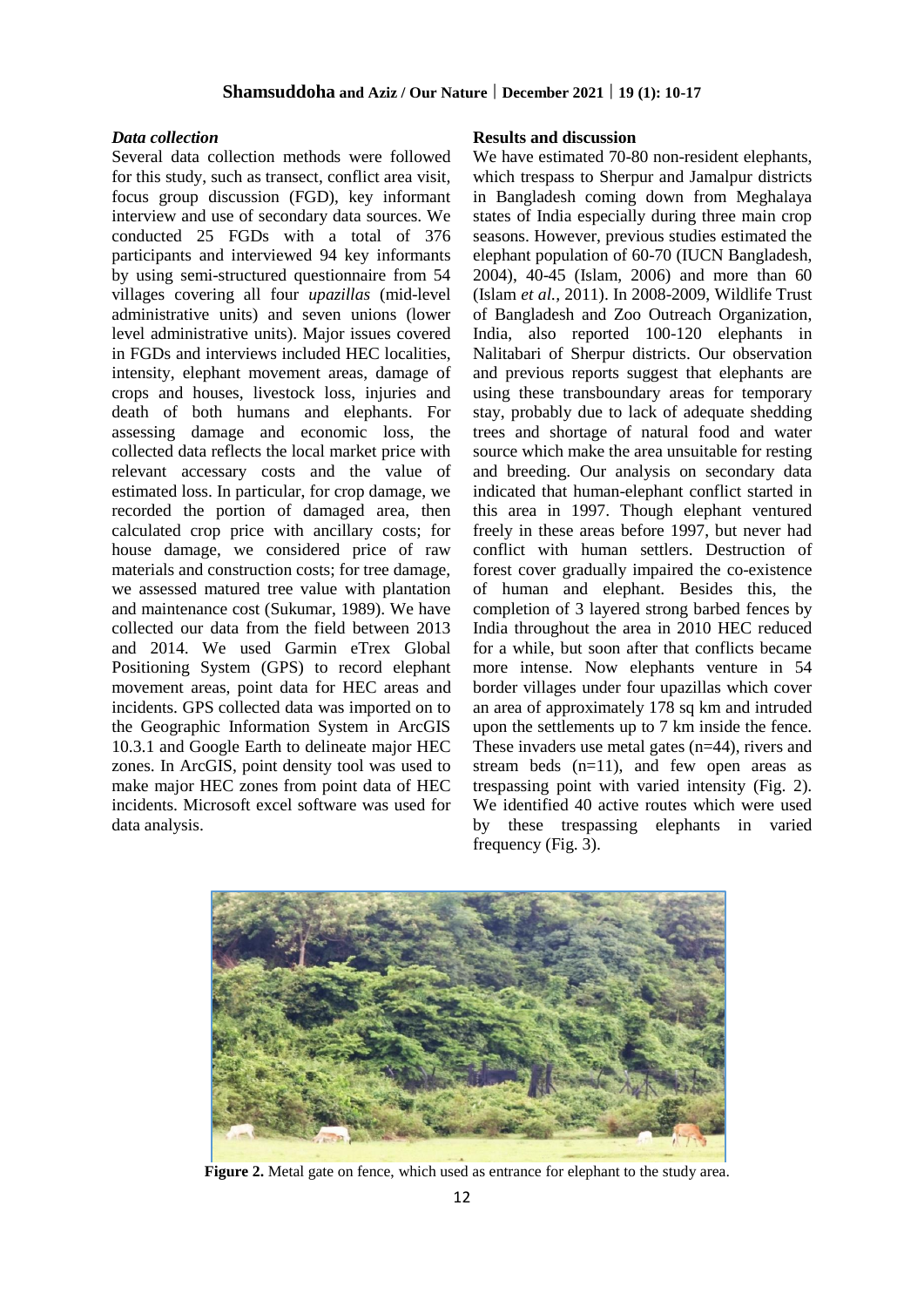

**Figure 3.** Study area showing non-resident elephant routes and major HEC zones.

A total of 46 plant species were recorded as elephant fodder, which has been compiled from the identification of the leaves and fruits directly or taken from those plants that had signs of elephant feeding, and are based on their vernacular names. From the recorded plants, 22 were trees, 14 herbs, 3 shrubs and 7 climbers. Though it seems that there

During the study period 46 food plants of 21 families were recorded (Table 1). Although the elephant is a generalist feeder, the most commonly eaten plants were only from six botanical families: is significant number of species that might be taken by elephant as fodder, majority (59%) of them is in homestead region. Plant species that found in forest areas are comparatively small numbers (35%) and probably unable to fulfill the demand of the elephants due to their insufficiency.

Gaminae (26%), Moraceae (11%), Musaceae (9%), Fabaceae (7%), Dioscoreaceae (7%) and Myrtacae (7%). These taxa accounted for 66% (n=30) of the recorded species that constituted the highest quantitative intake.

| <b>S.N Scientific name</b> | <b>English name</b>  | Notes on plant types, seasonality and damage                           |
|----------------------------|----------------------|------------------------------------------------------------------------|
| 1. Musa ornata             | <b>Bronze Banana</b> | Herb. Grows mostly in wild areas almost throughout the year;           |
|                            |                      | elephants eat them whole parts during raid.                            |
| 2. Musa acuminata          | Dwarf cavendish      | Herb. Abundantly grown by local people in and around home              |
|                            |                      | fields all year around; elephants eat them whole parts during<br>raid. |
| 3. Musa sp.                | Banana               | Herb. Abundantly grown by local people in and around home              |
|                            |                      | fields all year around; elephants eat them whole parts during<br>raid. |
| 4. Musa sapientum          | Banana               | Herb. Abundantly grown by local people in and around home              |
|                            |                      | fields all year around; elephants eat them whole parts during<br>raid. |
| 5. Brassica oleracea       | Cabbage              | Herb. Abundantly grown by local people in and around home              |
|                            |                      | fields during winter months across study areas; elephants eat          |
|                            |                      | them whole parts during raid.                                          |
| 6. Psidium guajava         | Guava                | Tree. Grown by local people in homestead areas all year around,        |
|                            |                      | fruit available throughout the year except summer season;              |
|                            |                      | elephants prefer young leaves and fruits.                              |

Table 1. Plant species eaten/damaged by elephants in the study areas.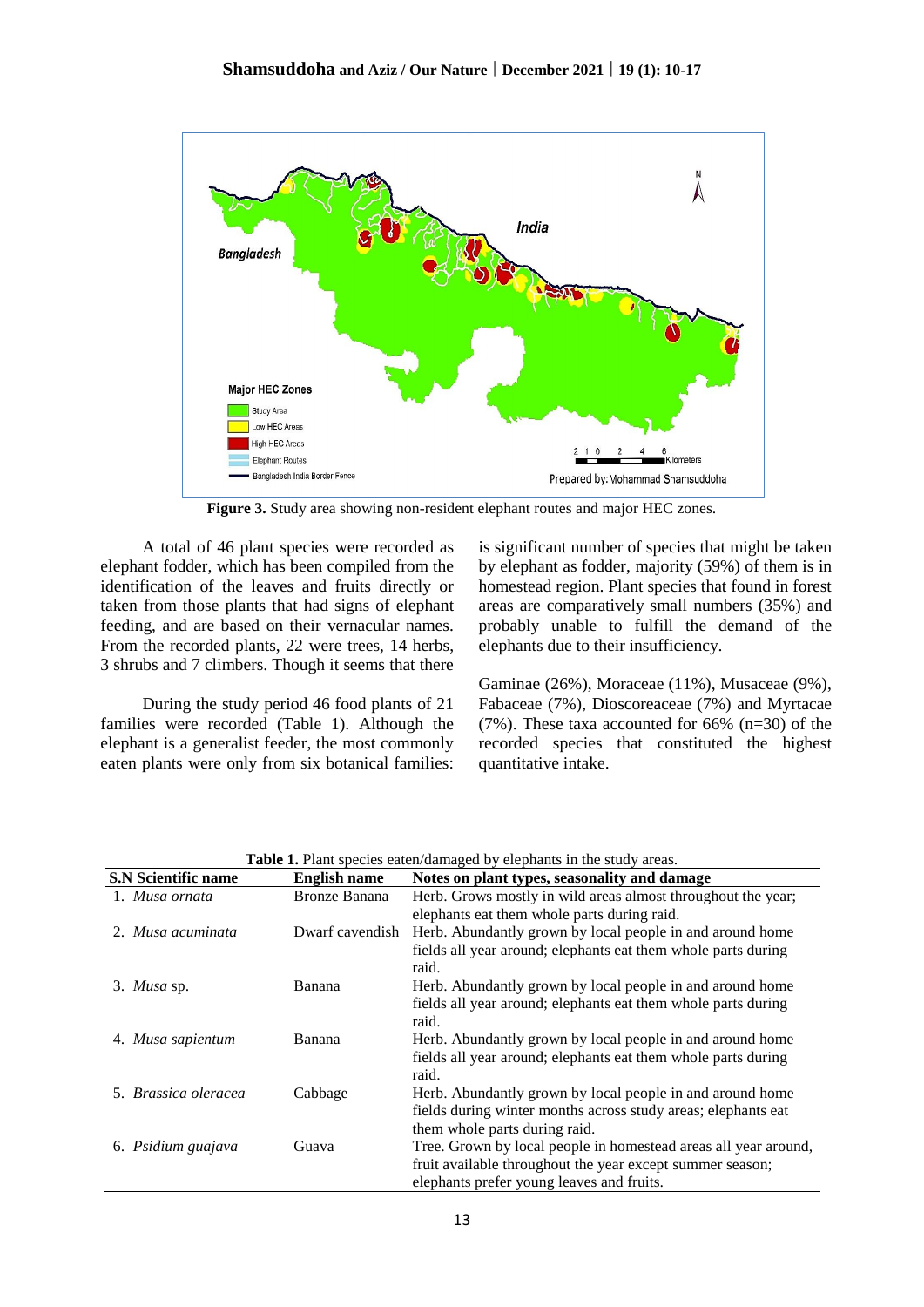|                                        | 7. Syzygium cumini                      | Blackberry     | Tree. Grows in homestead areas, fruits start ripening in pre-                                                                     |
|----------------------------------------|-----------------------------------------|----------------|-----------------------------------------------------------------------------------------------------------------------------------|
|                                        |                                         |                | monsoon; elephants prefer to take soft bark and fruits.                                                                           |
|                                        | 8. Eucalyptus brassiana                 | Eucalyptus     | Tree. Abundantly planted by local people in and around home<br>and fields all year around; elephants eat their barks during raid. |
|                                        | 9. Cucumis melo                         | Muskmelon      | Herb. Grown by local people in and around home all year                                                                           |
|                                        |                                         |                | around, fruiting occurs in winter; elephants eat their fruits<br>during raid.                                                     |
|                                        | 10. Mangifera indica                    | Mango          | Tree. Abundantly planted by local people in and around home                                                                       |
|                                        |                                         |                | all year around, fruiting occurs in summer; elephants eat their<br>flower and fruits during raid.                                 |
|                                        | 11. Tectona grandis                     | Teak           | Tree. Both wild and plantation occurs in the study areas                                                                          |
|                                        |                                         |                | throughout the year; elephants eat their barks during raid.                                                                       |
|                                        | 12. Ziziphus mauritiana                 | Jujube         | Tree. Grows in homestead areas, fruiting occurs after winter;                                                                     |
|                                        |                                         |                | elephants prefer to take flowers and fruits.                                                                                      |
|                                        | 13. Ziziphus rugosa                     | Wild Jujube    | Tree. Grows in wild areas, fruiting occurs after winter; elephants                                                                |
|                                        |                                         |                | prefer to take flowers and fruits.                                                                                                |
|                                        | 14. Carica papaya                       | Papaya         | Shrub. Grows in homestead areas, fruiting occurs almost year                                                                      |
|                                        |                                         |                | around; elephants prefer to take fruits.                                                                                          |
|                                        | 15. Imperata cylindrica                 | Sungrass       | Herb. Grows in wild areas; elephants prefer to take leaves and<br>shoots.                                                         |
|                                        | 16. Zea mays                            | Corn           | Herb. Grows in homestead areas, fruiting occurs in winter;                                                                        |
|                                        |                                         |                | elephants prefer to take fruits and leaves.                                                                                       |
|                                        | 17. Bambusa teres                       | Makhal Bamboo  | Treelike herb. Grows mostly in wild areas almost throughout the                                                                   |
|                                        |                                         |                | year; elephants eat them whole parts except roots during raid.                                                                    |
|                                        | 18. Bambusa tulda                       | Tulda Bamboo   | Treelike herb. Grows mostly in wild areas almost throughout the                                                                   |
|                                        | 19. Schizostachyum dullooa Dolu Bamboo  |                | year; elephants eat them whole parts except roots during raid.                                                                    |
|                                        | 20. Oryza sativa                        | Paddy          | Herb. Abundantly planted by local people in and around home                                                                       |
|                                        |                                         |                | all year around, fruiting occurs in 3 main season; elephants eat                                                                  |
|                                        |                                         |                | their grains and leaves during raid.                                                                                              |
|                                        | 21. Triticum aestivum                   | Wheat          | Herb. Abundantly planted by local people in and around home                                                                       |
|                                        |                                         |                | all year around; fruiting occurs in winter and spring; elephants                                                                  |
|                                        |                                         |                | eat their grains, stem and leaves during raid.                                                                                    |
|                                        | 22. Saccharum officinarum               | Sugarcane      | Herb. Grows mostly in wild areas almost throughout the year;<br>elephants eat them whole parts during raid.                       |
|                                        | 23. Thysanolaena maxima                 | Tiger grass    | Shrub. Grows mostly in wild areas almost throughout the year;                                                                     |
|                                        |                                         |                | elephants eat them whole parts during raid.                                                                                       |
|                                        | 24. Saccharum spontaneum Wild sugarcane |                | Herb. Grows mostly in wild areas almost throughout the year;                                                                      |
|                                        |                                         |                | elephants eat them whole parts during raid.                                                                                       |
|                                        | 25. Hymenache                           | Wick grass     | Shrub. Grows mostly in wild areas almost throughout the year;                                                                     |
|                                        | pseudointerupta                         |                | elephants eat them whole parts during raid.                                                                                       |
|                                        | 26. Sacciolepis myosuroides Grass       |                | Herb. Grows mostly in wild areas almost throughout the year;                                                                      |
|                                        | 27. Hevea brasiliensis                  | Rubber         | elephants eat them whole parts during raid.<br>Tree. Grows in homestead and wild areas almost throughout the                      |
|                                        |                                         |                | year; elephants eat their young leaves during raid.                                                                               |
| 28. Artocarpus heterophyllus Jackfruit |                                         |                | Tree. Abundantly planted by local people in and around home                                                                       |
|                                        |                                         |                | all year around, fruiting occurs in summer; elephants eat their                                                                   |
|                                        |                                         |                | leaves, twigs and fruits during raid.                                                                                             |
|                                        | 29. Artocarpus lacucha                  | Monkey jack    | Tree. Grows in homestead areas almost throughout the year;                                                                        |
|                                        |                                         |                | elephants eat their fruits during raid.                                                                                           |
|                                        | 30. Ficus benghalensis                  | Banyan tree    | Tree. Grows both in homestead and wild areas almost                                                                               |
|                                        |                                         |                | throughout the year; elephants eat their leaves, twigs and fruits                                                                 |
|                                        |                                         |                | during raid.                                                                                                                      |
|                                        | 31. Ficus auriculata                    | Australian Fig | Tree. Grows in homestead areas almost throughout the year;<br>elephants eat their leaves, twigs and fruits during raid.           |
|                                        | 32. Dioscorea alata                     | Potato         | Herb. Abundantly planted by local people in and around home                                                                       |
|                                        |                                         |                | all year around; elephants eat their leaves and fruits during raid.                                                               |
|                                        | 33. Dioscorea batatas                   | Sweet potato   | Herb. Abundantly planted by local people in and around home                                                                       |
|                                        |                                         |                |                                                                                                                                   |
|                                        |                                         |                | mostly in winter; elephants eat their leaves and fruits during                                                                    |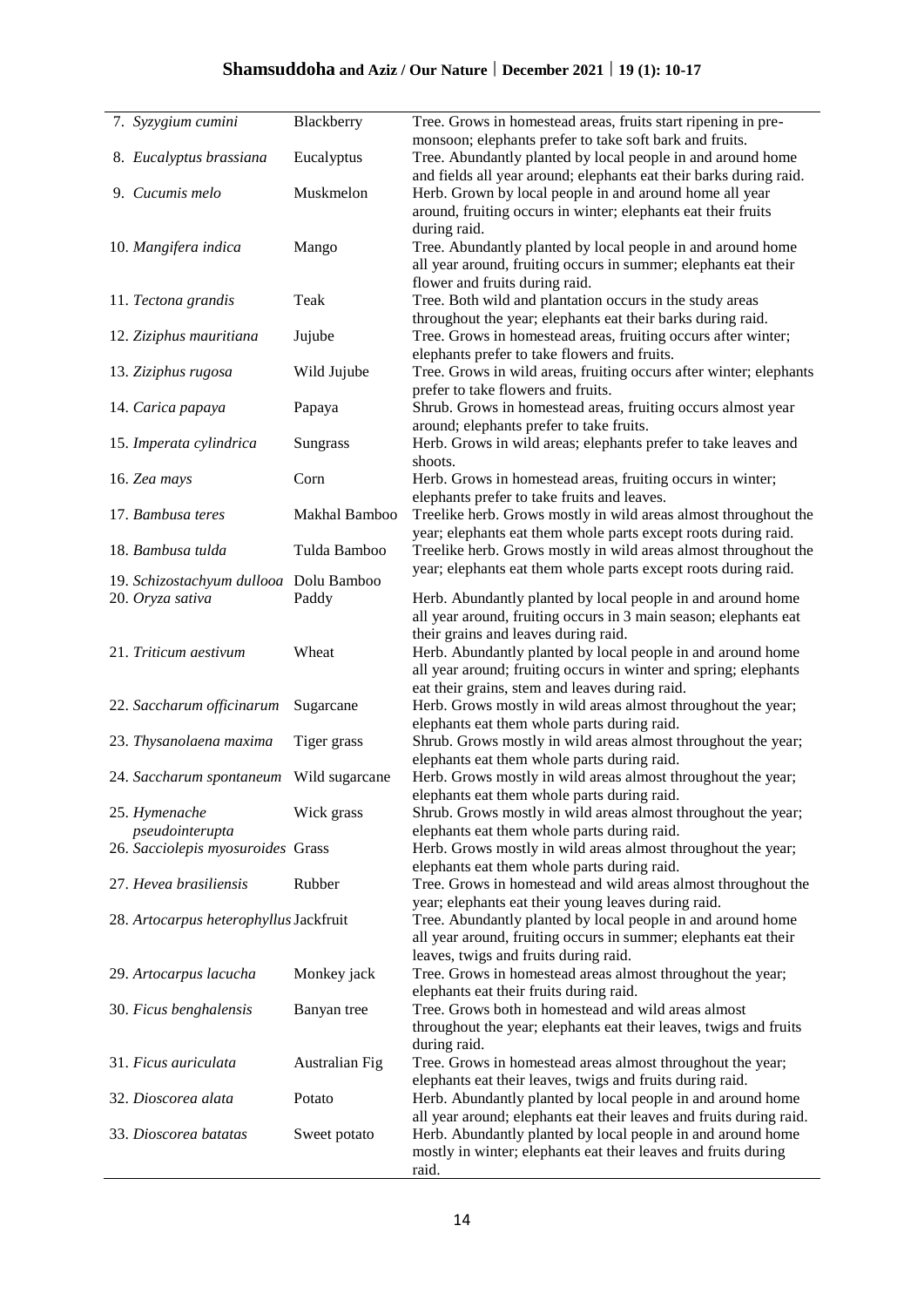| 34. Dioscorea pentaphylla | Yam             | Herb. Abundantly planted by local people in and around home         |
|---------------------------|-----------------|---------------------------------------------------------------------|
|                           |                 | all year around; elephants eat their leaves and fruits during raid. |
| 35. Citrus grandis        | Pomelo          | Tree. Planted by local people in and around home; elephants eat     |
|                           |                 | their leaves and fruits during raid.                                |
| 36. Smilax sp.            | Greenbrier      | Shrub. Grows mostly in wild areas almost throughout the year;       |
|                           |                 | elephants eat them whole parts during raid.                         |
| 37. Dalbergia sissoo      | Indian Rosewood | Tree. Grows in homestead areas almost throughout the year;          |
|                           |                 | elephants eat their leaves and twigs during raid.                   |
| 38. Acacia mangium        | Acacia          | Tree. Grows in homestead areas almost throughout the year;          |
|                           |                 | elephants eat their barks during raid.                              |
| 39. Vigna unguiculata     | Bean            | Herb. Grows both in homestead and wild areas almost                 |
|                           |                 | throughout the year; elephants eat them whole parts during raid.    |
| 40. Bombax ceiba          | Cotton tree     | Tree. Grows in homestead areas almost throughout the year;          |
|                           |                 | elephants eat their leaves, bark and twigs during raid.             |
| 41. Shorea robusta        | Sal             | Tree. Grows in homestead areas almost throughout the year;          |
|                           |                 | elephants eat their barks during raid.                              |
| 42. Ananas comosus        | Pineapple       | Herb. Grows in homestead areas, fruiting occurs in winter and       |
|                           |                 | summer; elephants prefer to take fruits.                            |
| 43. Cocos nucifera        | Coconut         | Tree. Grows in homestead areas, fruiting occurs almost year         |
|                           |                 | around; elephants prefer to take fruits, central rachis, pith and   |
|                           |                 | young leaves.                                                       |
| 44. Areca catechu         | Betel palm      | Tree. Grows in homestead areas; elephants prefer to take central    |
|                           |                 | rachis and pith.                                                    |
| 45. Diospyros peregrine   | Indian          | Tree. Grows in homestead areas almost throughout the year;          |
|                           | persimmon       | elephants eat their fruits during raid.                             |
| 46. Manihot esculenta     | Cassava         | Shrub. Grows in homestead areas, fruiting occurs in winter;         |
|                           |                 | elephants prefer to take fruits and leaves.                         |

Human-elephant conflict in the study area results into financial losses and damage both to the human and elephant lives. During the study period, total financial loss accounted for USD 1,171, 665 (BDT 9,13,89, 850). Tree damage

More than 750 acres of cropland from 30 villages was damaged due to elephant raid and the total loss was USD 334,720 (BDT 2,61,08,150). Among the crop damage, the highest loss occurred to the paddy *Oryza sativa* (96%), followed by wheat *Triticum aestivum* (3%) and other crops like Ginger (*Zingiber officinale*), Cassava (*Manihot esculenta*) and vegetables. During this period, at least 777 farmers affected seriously by losing their crops due to HEC. Highest crop damage occurred in October (36%), followed by May (25%) and February (20%). July and September had no crop raiding incident and rest of the months in the study period faces minimum damage to the crops. Our analysis showed that the matured crops (especially the paddy) were more vulnerable to elephant raid as the highest raiding occurred just before harvesting of this crop. Jhulgao, Baijhuri and Rangajan of Sreebordi experienced the highest crop loss (15%) due to raiding. We found significant preference of elephants on some local paddy varieties (Kalojira,

alone accounted for the highest (69%), followed by crop damage (29%), houses and property damage (2%), and comparatively less significant losses of stored products, livestock and fruits.

Tilkaush, Paizam, Guiamuri and Tulshimala) in these areas. These varieties are significantly luxuriant in growth as well as have fragrance than other varieties.

During the study period, at least 228 houses from 25 villages were destroyed by the elephants (Fig. 4). Total loss during this period accounted for USD 19,859 (BDT 15,49,000) under this category. As a consequence, at least 133 families suffered from the damage of their houses over this period. Maximum 32% incidents occurred in June followed by the month of May (24%), August (21%) and January (13%), but no incidents in February, March, April and December.

Besides house and property loss, elephants caused huge damage to the stored grains/crops, and the total economic loss accounted for USD 4,260 (BDT 3,32,300). Damage to the stored paddy grain alone compromised 59% followed by stored paddy seedlings (21%), Cassava (6%), Ginger (3%) and Turmeric (3%). Elephant also preferred to eat fruits, especially the Jackfruit and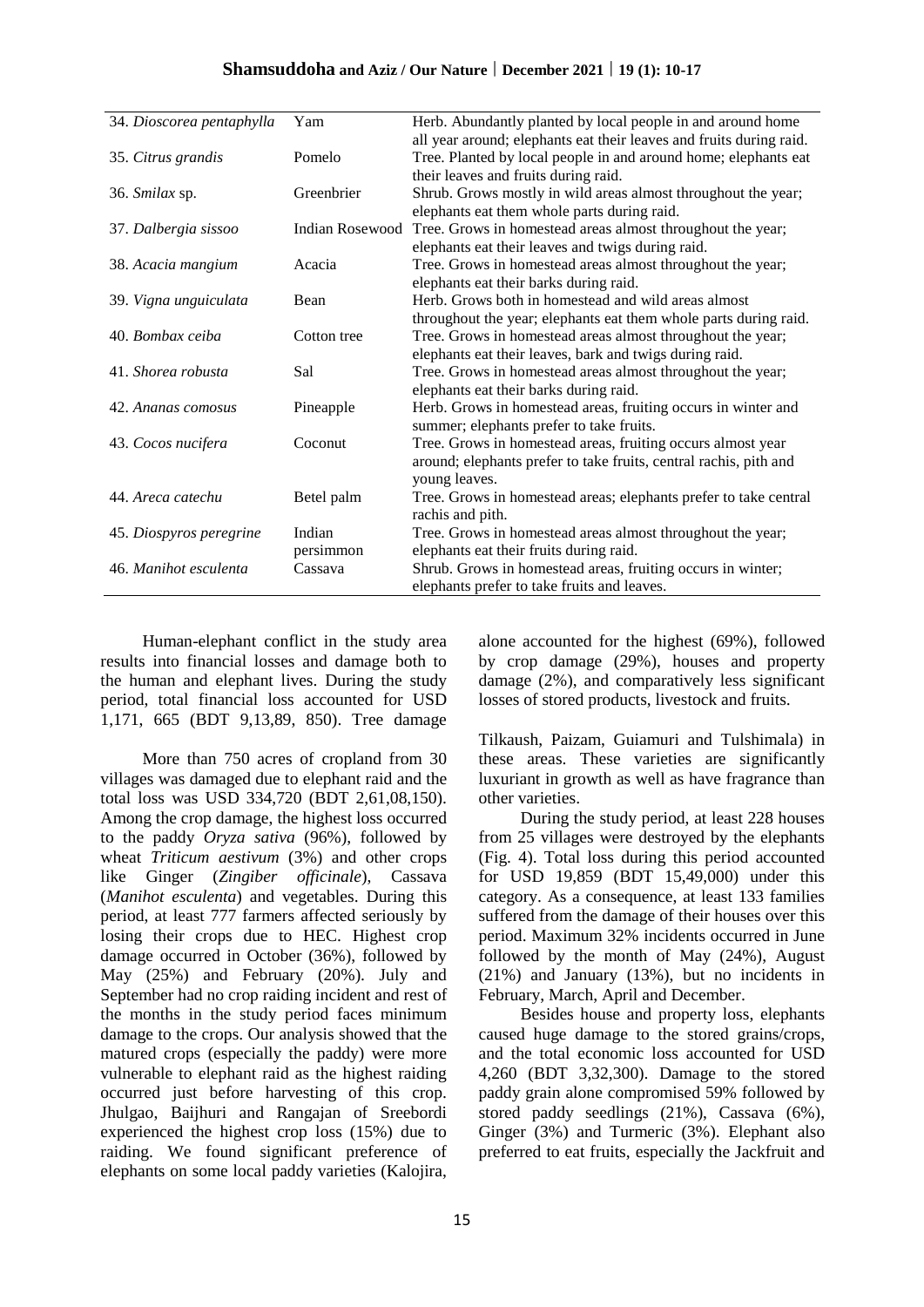Banana, and the total loss was USD 115 (BDT 9,000) (Fig. 5).



Besides crops and orchards, elephants caused damage to trees in social forestry plantations, with a total the economic loss of USD 811,300 (BDT 6,32,81,400). The highest of this loss accounted 66% for *Eucalyptus* sp. plantation followed by *Acacia* sp. plantation (28%), fruit bearing trees (5%), bamboo and other trees. Elephants also killed livestock during raiding, and the enumerated total loss was USD 1,410 (BDT 1,10,000). During the study period, at least 8 people were killed and 26 injured by elephants, whereas two elephants were killed by people during the same period.

Our spatial analysis with HEC point data identified several major HEC zones (Fig. 3) with

### **Conclusion**

Human-elephant conflict has substantially increased over the last decade, which is a serious threat to both local people and elephant population. Local people experienced severe economic loss due to elephant raiding, which tended to develop negative attitude towards the elephants and strongly influenced the behavior of elephants and humans to retain combatant situation since they don't have alternative for their livelihood. Awareness programs in the fringe villages could help sensitizing local communities towards elephant conservation, in addition to cut down the rate of

### **Acknowledgements**

Local support by the Forest Department and local people during the field work are greatly acknowledged. Md. Maniruddin and Md. Roknuzzaman Sarker were of great help during data collection. We acknowledge the generous support and suggestions on GIS mapping by M. Abdullah



**Figure 4.** House destroyed by elephants in Nalitabari. **Figure 5.** An elephant browsing on Banana plantation.

different levels of intensity of HEC. All of these zones are very close to the border fence and it showed a pattern that elephants frequently engaged in conflict in these zones. High HEC zone areas were across three villages, namely the Hariakona, Jhulgaon and Balijhuri in Sreebordi; five villages, viz. Gajni, Gandhigao, Noukuchi, Gamara and Holdigram in Jhenaigati; and two villages, viz. Daodhara and Mayaghashi in Nalitabari. Low HEC zones were Dumurtala village of Dhanua, five villages in Jhenaigati (Dudhnoi, Baruamari, Rangtia, Jhokakura and Shondhyakura) and three in Nalitabari (Panihata, Burunga and Samashchura).

further habitat exploitation. Regular monitoring of elephant population and social research can be useful to better understanding and mitigating the HEC in the region. Improvement and proper management of degraded habitat, construction of solar fence, eco-development initiatives, sustainable utilization of forest resources, development of national elephant conservation action plan and bilateral collaboration with Indian government can accelerate the better future of elephants in these areas.

Abu Diyan of WildTeam, Bangladesh. Both authors contributed equally to the conceptualization of the paper, with Shamsuddoha M. conducting the data collection, analysis, and manuscript preparation. We would like to thank two anonymous reviewers for their valuable comments on our work.